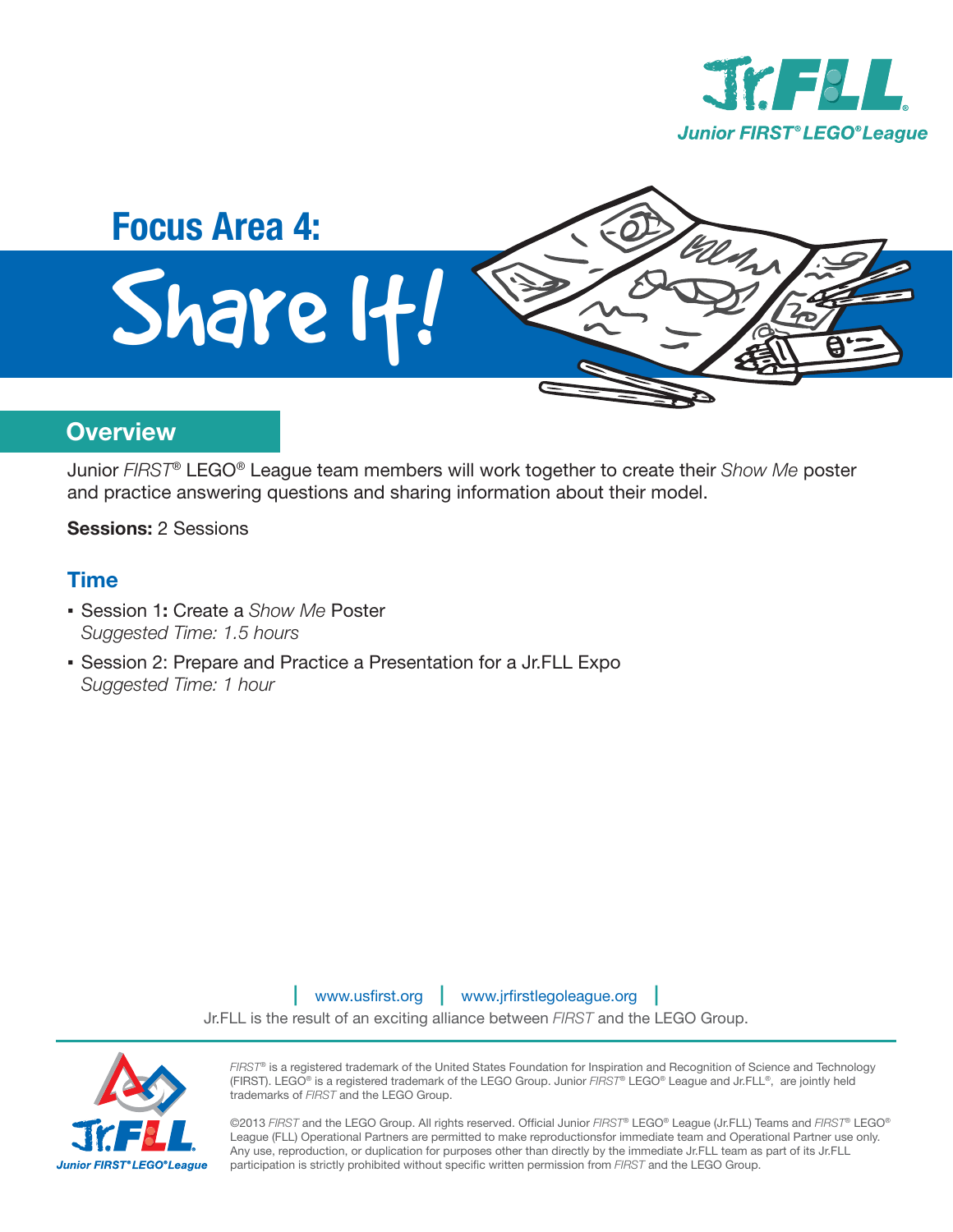

## **Materials**

- 36" x 48" tri-fold board, or a 22" x 28" poster board
- Scissors
- Glue
- Construction Paper

## **Learning Objectives**

#### **Language Arts**

- Acquire and accurately use grade-appropriate, domain-specific words and phrases.
- Ask and answer questions about information from a speaker.
- Explain one's own ideas and understanding.
- Follow agreed-upon rules for discussions.
- Present information in a clear way using pictures, text, and speech.

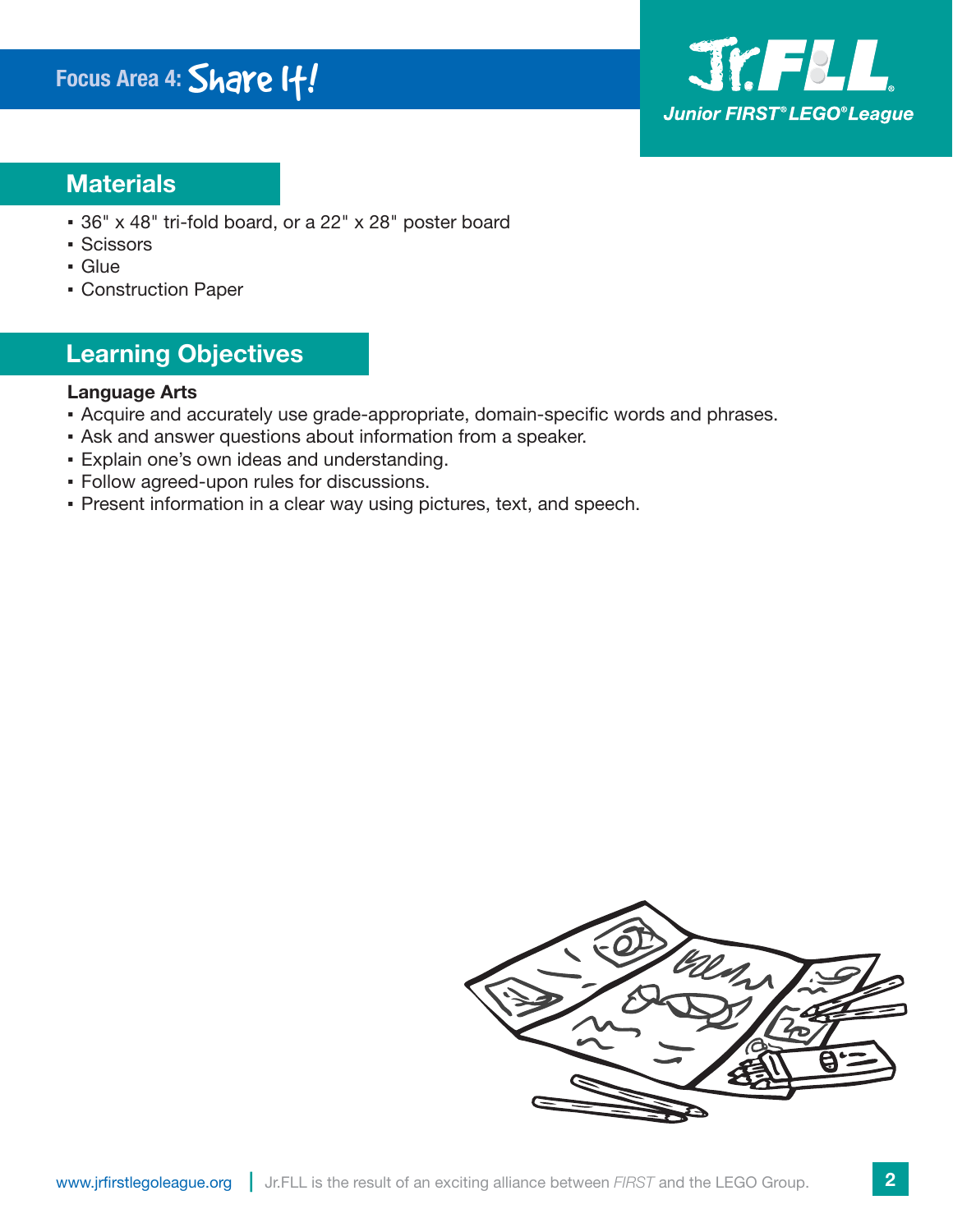# **Session 1**

**Create a Show Me Poster (1.5 hours)** 

## **Last Time:**

In the last session, *Build It! Session 4: Refine and Improve a Model*, the team tested and redesigned their model.

## **This Time:**

In this session, the team will create their *Show Me* poster, which they will use when they attend a Jr.FLL Expo. Jr.FLL

#### **Inspiration**

#### **Suggested Time: 10 min**

A centerpiece of the team's presentation at a Jr.FLL Expo will be their *Show Me* poster. Help the team walk through steps they will follow to create their poster.

As a group, read the guidelines for creating a *Show Me* poster in the *Show It* section of the challenge document. A condensed version of these guidelines is listed below:

Review the rules for the Jr.FLL *Show Me* poster:

- Use a 22-inch x 28-inch flat poster board or a 36-inch x 48-inch tri-fold presentation board-no bigger!
- You can use words, drawings, photos, and small objects attached to the poster to convey what your team learned.
- Talk about your team:
	- Your team name
	- Your team members (remember to make space to share something special about each one)
	- Your coach
- Talk about the places you hunted for answers and the people you asked.
- Talk about the part of the challenge topic that you chose to research.
- · Talk about your model and your machine what is moving, where, and how.

And remember, the most important thing is to have fun while you show your understanding of the challenge topic!

**Hint:** Get inspiration by using the Online Showcase to look at examples of posters from previous years.

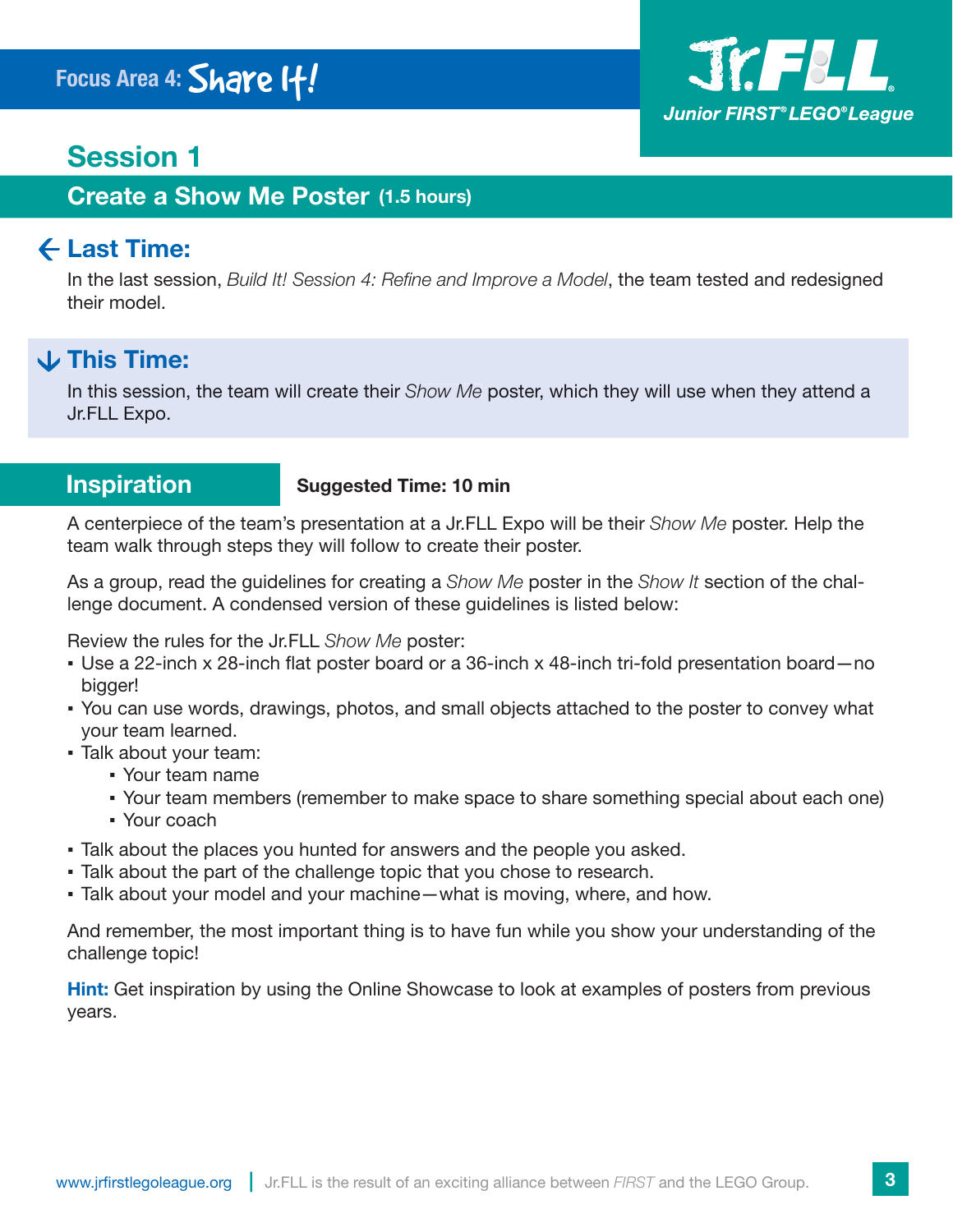

## **Activity**

#### **Activity Suggested Time: 75 min**

Team members will work together to create their *Show Me* poster. Refer to the *Show It* section of the annual challenge document for examples of different configurations for the poster.

1. Have team members gather information about each other. They will use this information to create the section of their *Show Me* poster that displays the team members. This can be done by playing the Interview Game.

#### **The Interview Game:**

The team members and the volunteers will sit in a circle and the coach will be the reporter. You will ask a question and go around the circle to get answers from everyone. Team members can also take turns acting as the reporter and asking interesting questions of their team mates.

Hint: Choose a different person to answer first for each question. Also, consider adding questions about this year's Jr.FLL challenge.

Ask questions such as:

- What is your name and how do you spell it?
- How old are you?
- What grade are you in?
- What is your favorite color?
- What has been your favorite part of Jr.FLL experience so far?
- If you could be any LEGO element, which LEGO element would you be, and why?
- What is the thing you most want to build using LEGO elements?
- 2. Continue compiling the information needed for the team's *Show Me* poster. Everyone will work together to complete the sections that are needed to make a *Show Me* poster.
	- Show your topic (this could be the title of your poster).
		- What specific area of the topic did you explore?
	- Show your research.
		- Show pictures of your team interview with an expert.
		- Show pictures of any field trips you took, or screen-captures of a virtual field trip.
		- Identify the types of sources you used to gather your information.
		- Highlight interesting facts you discovered.
		- Call-out the information on which you based your model.
	- Show your model.
		- What is it?
		- How did you make it?
		- What part moves and why?
		- Include a picture of the final model.
		- Include a picture of the team working on the model.
	- Show your team members.
		- Who is on the team?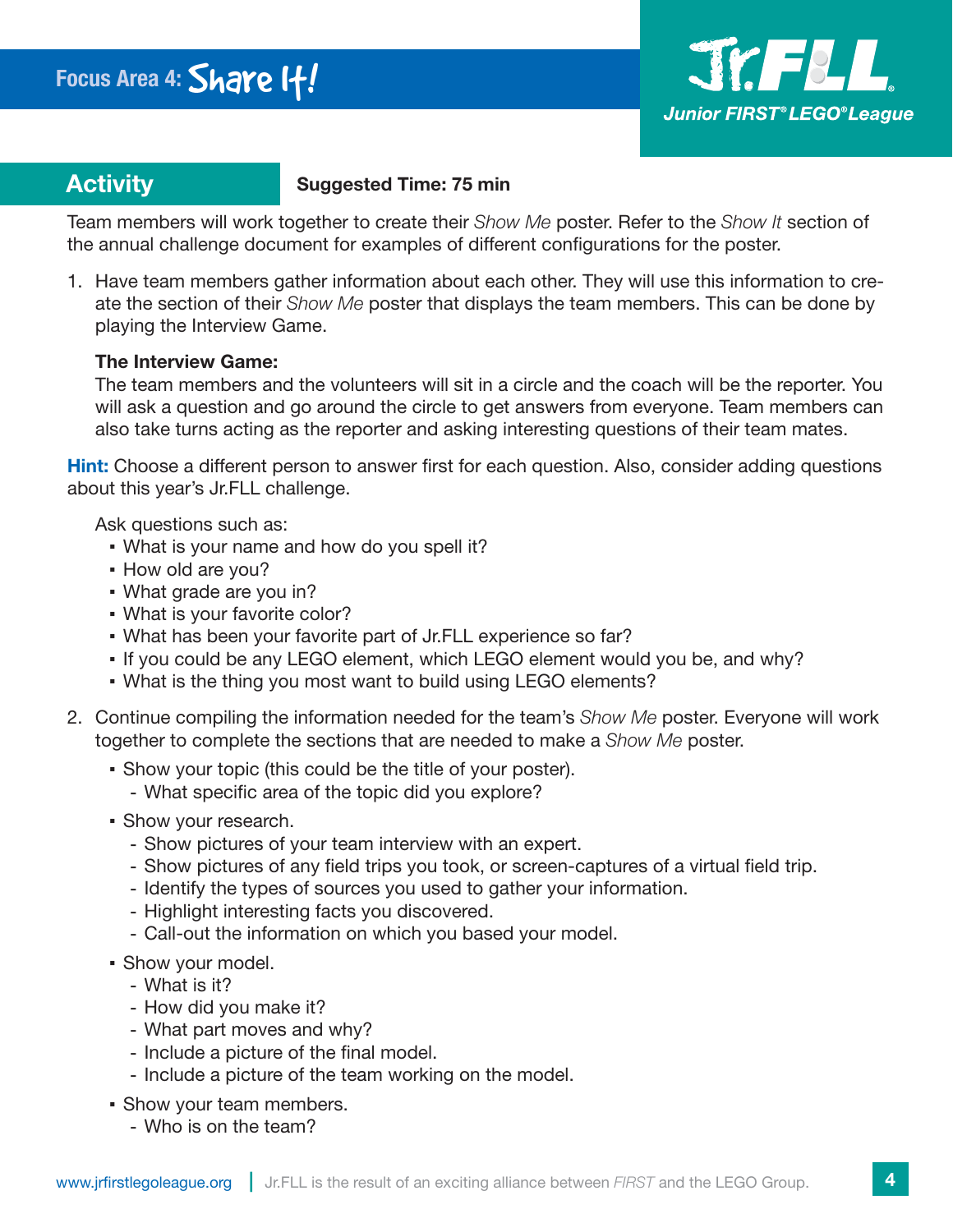

- Who is the coach?
	- Did you talk to any experts?
	- Include information about each team member.
- 3. After all of their information is assembled, have the team work together to attach it the poster, using glue or tape.
- 4. Continue to decorate the poster to make it colorful, fun, and visually-appealing.

## **Follow-Up**

#### **Suggested Time: 5 min**

Review the team's accomplishments from this session by discussing what the team did during this session.

During this session, the team:

- Reviewed the rules for creating a Show Me poster.
- Gathered information about team members to use on their Show Me poster.
- Created the Show Me poster.

Prepare the team for their next session by asking each team member to write down one important fact about the challenge topic that they think should be mentioned in their presentation.

## **→ Next Time:**

In the next session, *Share It! Session 2: Prepare and Practice a Presentation for a Jr.FLL Expo*, the team will develop the presentation they will use when speaking to reviewers at a Jr.FLL Expo.

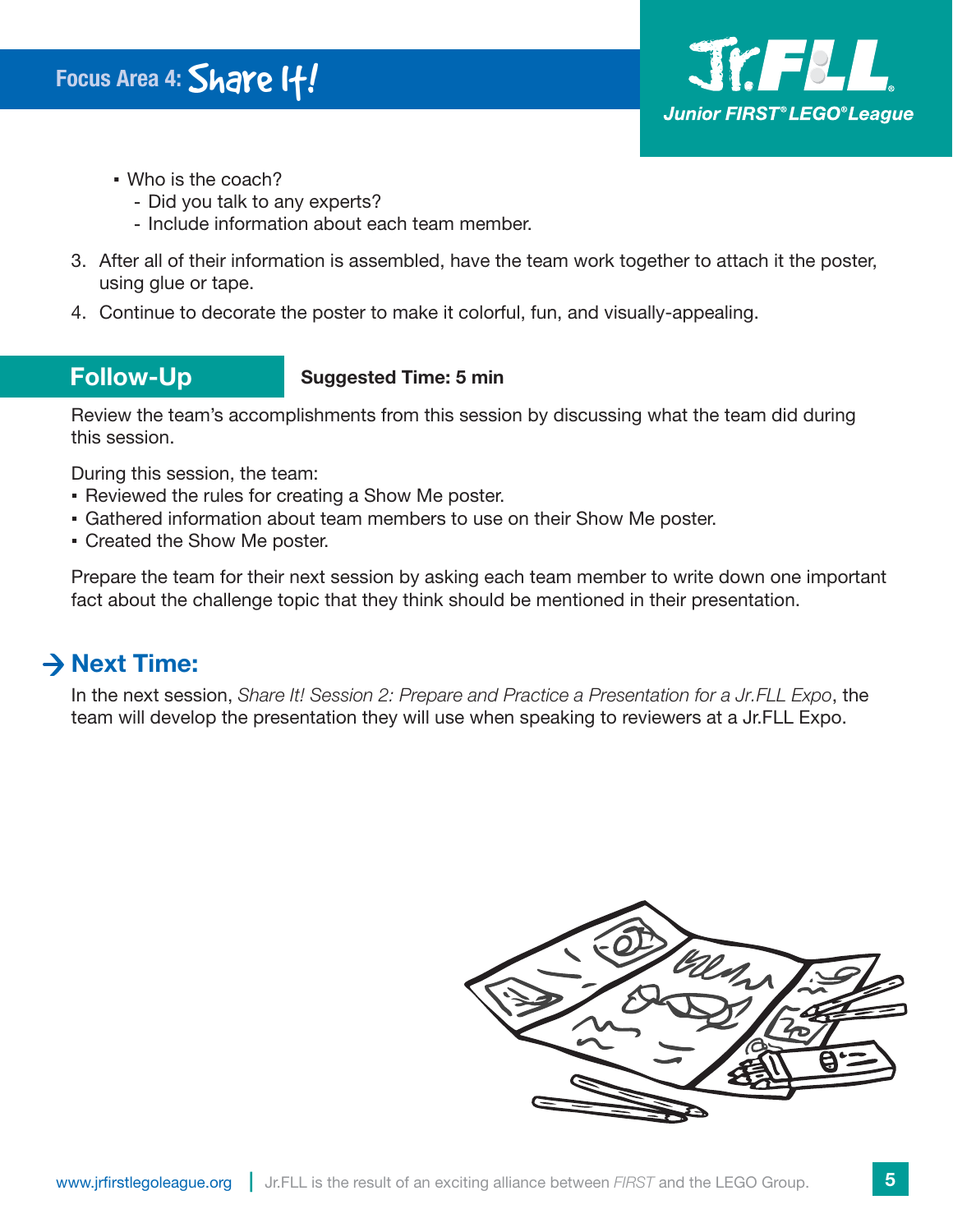

## **Session 2**

## **Prepare and Practice a Presentation for a Jr.FLL Expo (1 hour)**

## **Last Time:**

In the last session, *Share It! Session 1: Create a Show Me Poster*, the team worked together to assemble the poster they will use at their Jr.FLL Expo.

## **This Time:**

In this session, the team will prepare and practice the presentation they will give to the reviewers at the Jr.FLL Expo. Expo.

#### **Inspiration**

#### **Suggested Time: 10 min**

During a Jr.FLL expo, volunteers called "reviewers" will be circulating the floor and asking each team to introduce themselves, explain their poster, and explain their model. It is important that team members get some practice doing this before going to an Expo.

Help your team prepare to present their research and model by following the suggestions below:

- Play a quiz game with questions based around the challenge topic and the team members' research.
- Make a list of the points that the team thinks are important to mention when discussing their model and their research.
- Work together to come up with a title for the team's model. Make a title card that can be placed in front of or above the model. Include the team's logo.

## **Activity**

#### **Suggested Time: 45 min**

While the *Show Me* poster is an important part of a team's presentation at a Jr.FLL Expo, the team's answers to questions and explanation of their project is also important.

- 1. Role-play with the team members to help them prepare answers for likely questions that the Jr.FLL Expo reviewers may ask.
- 2. Have the team assemble around their completed poster, and ask them questions as you would if you were a reviewer. Ask team members to take turns role-playing as if they are presenting their information to a reviewer.

**Hint:** Encourage team members to think about what would catch a reviewer's eyes. What would make their presentation stand out or impress the reviewer.

**Hint:** Help your team to put their presentation speaking points onto cue-cards for easy reference.